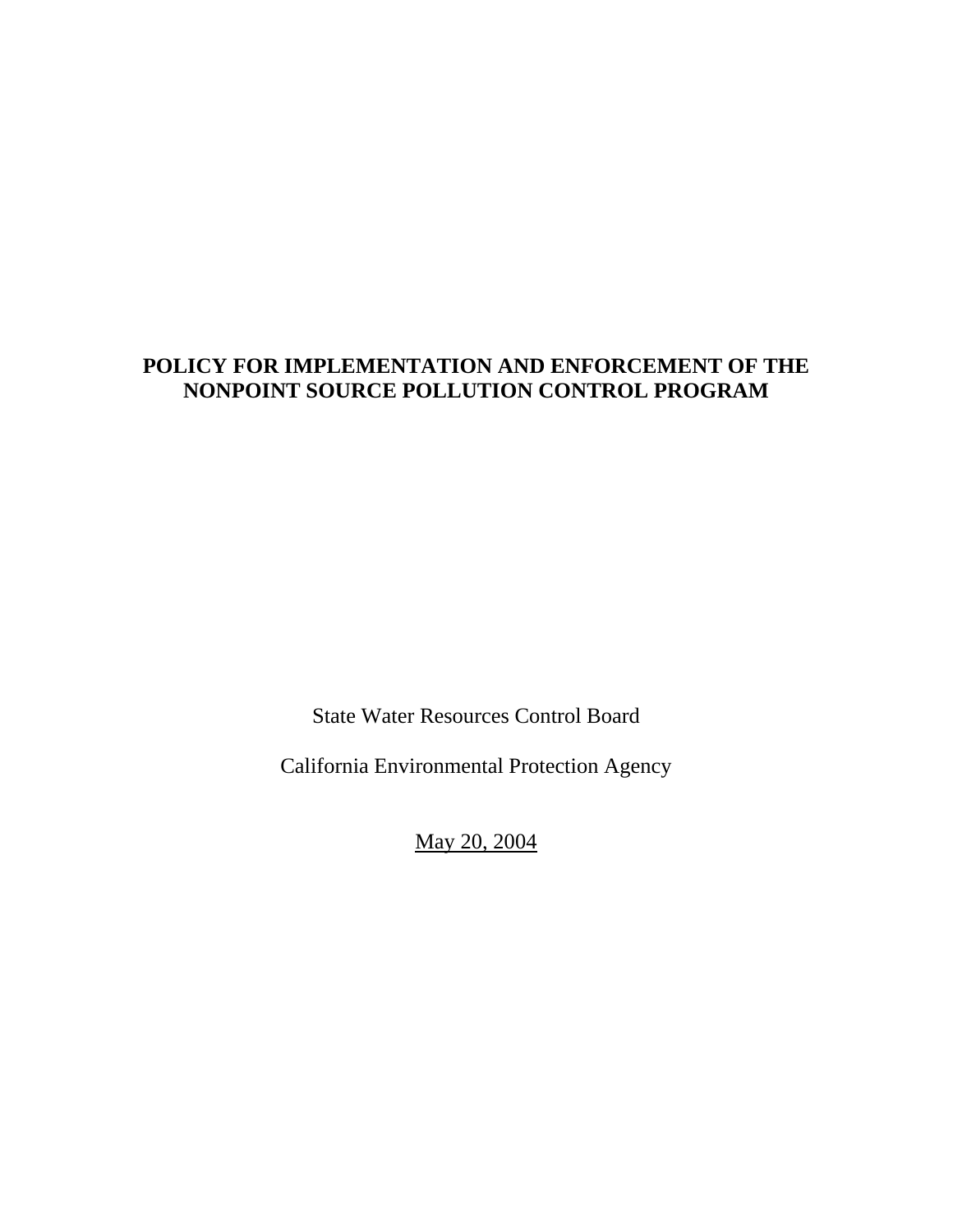## **TABLE OF CONTENTS**

|                |                                                                                | Page           |
|----------------|--------------------------------------------------------------------------------|----------------|
| $\mathbf{I}$ . |                                                                                |                |
| $\Pi$ .        |                                                                                | $\overline{2}$ |
|                |                                                                                | $\frac{2}{3}$  |
|                |                                                                                |                |
|                | C. The Porter-Cologne Water Quality Control Act and Waste Discharge Regulation | $\overline{3}$ |
|                |                                                                                | $\frac{4}{5}$  |
|                |                                                                                |                |
|                |                                                                                | 5              |
|                |                                                                                | 6              |
| III.           |                                                                                | 6              |
| IV.            | STRUCTURING AN NPS CONTROL IMPLEMENTATION PROGRAM TO ACHIEVE WATER QUALITY     | 8              |
|                |                                                                                | 8              |
|                | B.Third-Party Programs Administered by State Agencies Other                    |                |
|                |                                                                                | 9              |
|                |                                                                                | 11             |
| V.             |                                                                                | 15             |
| VI.            |                                                                                | 15             |
|                |                                                                                | 17             |
|                |                                                                                | 18             |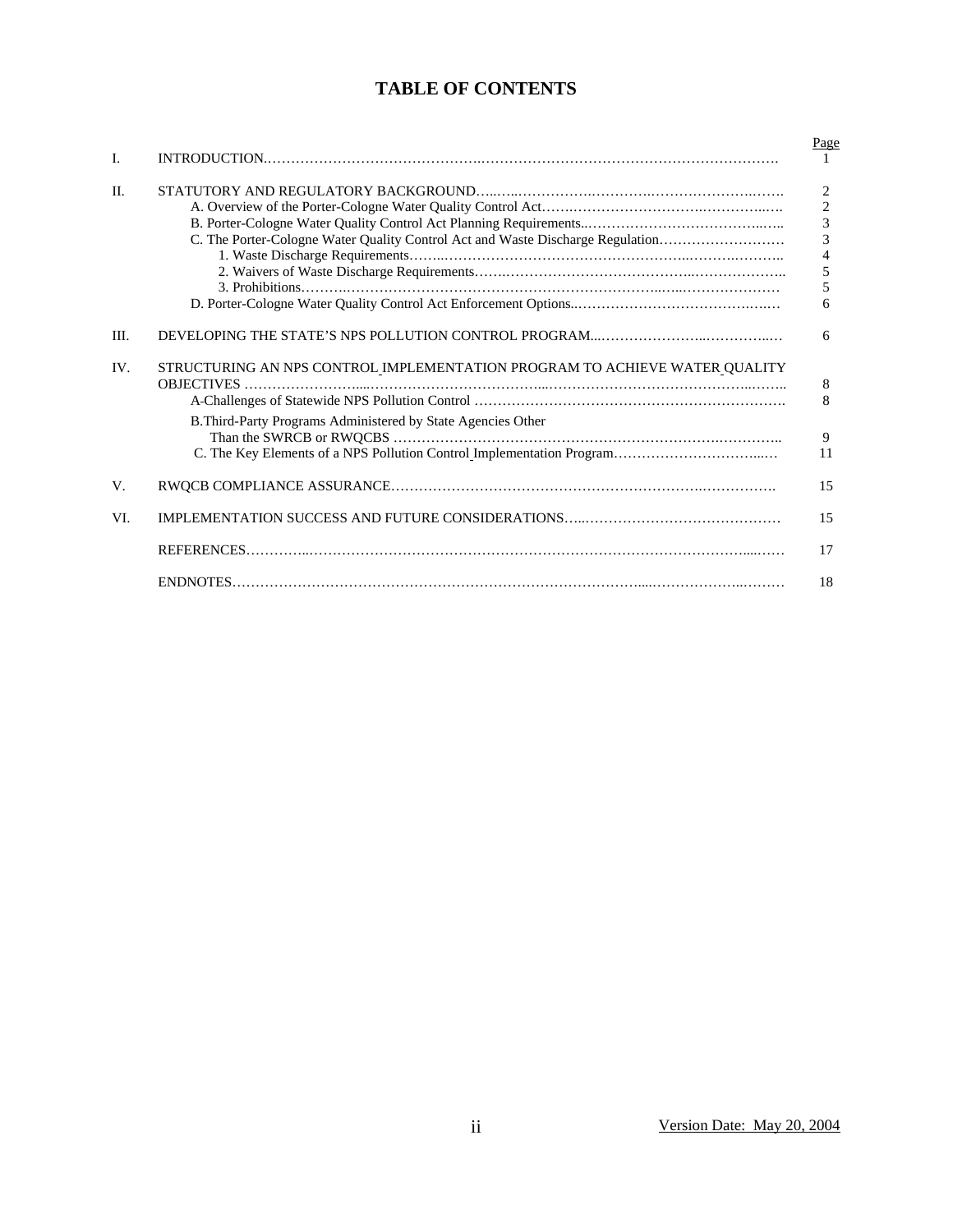# **POLICY FOR IMPLEMENTATION AND ENFORCEMENT OF THE NONPOINT SOURCE POLLUTION CONTROL PROGRAM**

Guidance for Developing An Integrated Program for Implementing and Enforcing the "Plan for California's Nonpoint Source Pollution Control Program"

## **I. INTRODUCTION**

In December 1999, the State Water Resources Control Board (SWRCB), in its continuing efforts to control nonpoint source (NPS) pollution in California, adopted the *Plan for California's Nonpoint Source Pollution Control Program* (NPS Program Plan) (SWRCB, 1999). The NPS Program Plan upgraded the State's first *Nonpoint Source Management Plan*  adopted by the SWRCB in 1988 (1988 Plan) (SWRCB, 1988). Upgrading the 1988 Plan with the NPS Program Plan brought the State into compliance with the requirements of section 319 of the Clean Water Act (CWA) and section 6217 of the Coastal Zone Act Reauthorization Amendments of 1990 (CZARA). This document, the SWRCB *Policy for the Implementation and Enforcement of the Nonpoint Source Pollution Control Program* (NPS Implementation and Enforcement Policy), explains how the NPS Program Plan will be implemented and enforced and, in so doing, fulfills the requirements of California Water Code (CWC) section 13369 (a)(2)(B).

To continue receiving federal funds to implement the State's NPS pollution control program, the State was required to obtain approval of the NPS Program Plan from the U. S. Environmental Protection Agency and the National Oceanic and Atmospheric Administration. Federal approval required the SWRCB to provide assurances that it has the legal authority to implement and enforce the NPS Program Plan. In providing these assurances, the SWRCB cited the mandates and authorities granted it and the Regional Water Quality Control Boards (RWQCBs) by the Porter-Cologne Water Quality Control Act (Porter-Cologne Act). The Porter-Cologne Act designates the SWRCB and RWQCBs as the State agencies with primary responsibility for water quality control in California and obligates them to address all discharges of waste that could affect the quality of the waters of the State, including potential nonpoint sources of pollution. To carry out this mandate, the Porter-Cologne Act has provided the SWRCB and RWQCBs with:

- Planning authority to designate beneficial uses of the waters of the State, establish water quality objectives to protect those uses, and develop implementation programs to meet water quality objectives and maintain and/or restore designated beneficial uses;
- Administrative permitting authority in the form of waste discharge requirements (WDRs), waivers of WDRs, and basin plan prohibitions; and
- Enforcement options to ensure that dischargers comply with permitting requirements.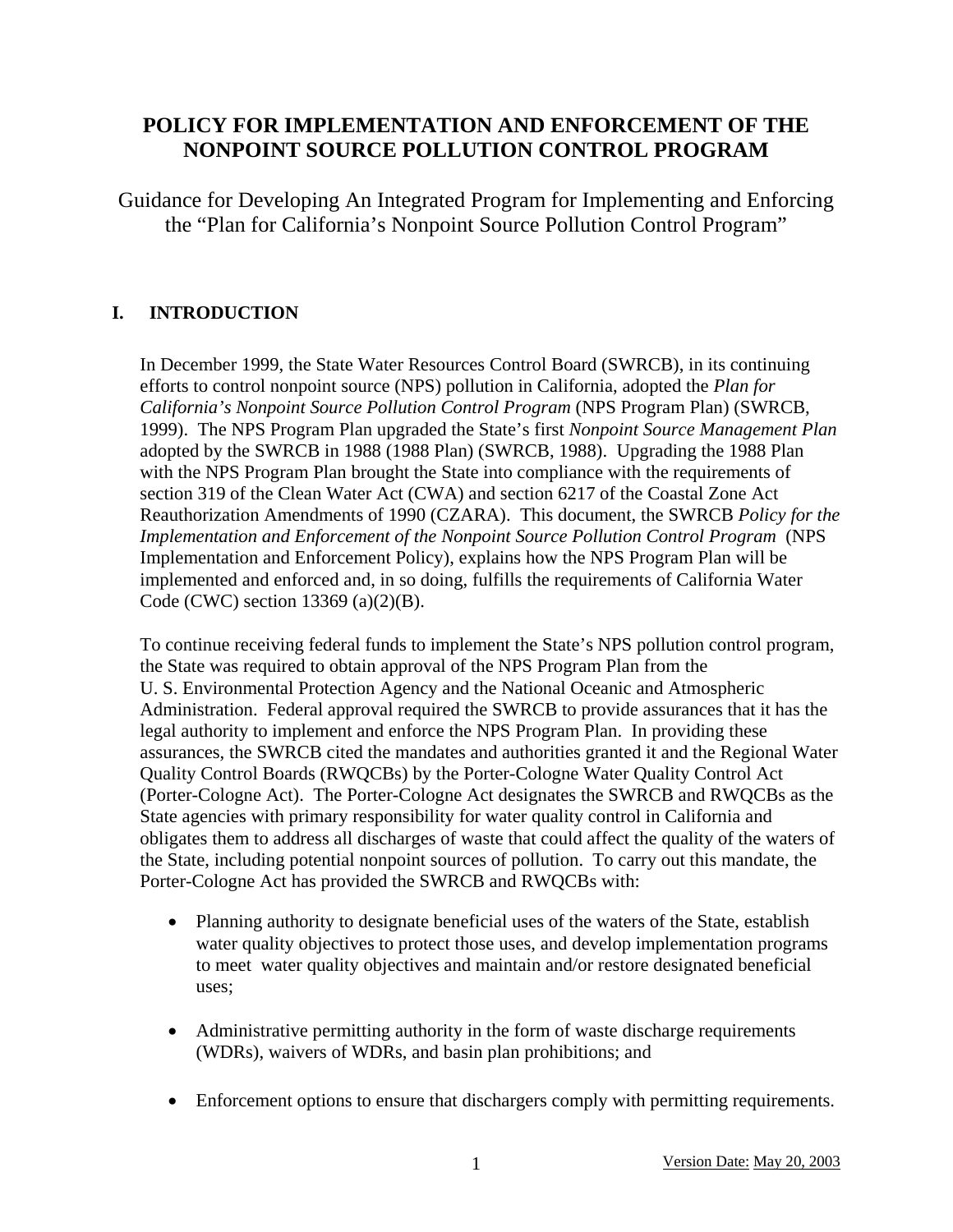This NPS Implementation and Enforcement Policy explains how these Porter-Cologne Act mandates and authorities, delegated to the SWRCB and RWQCBs by the California Legislature, will be used to implement and enforce the NPS Program Plan. The policy also provides a bridge between the NPS Program Plan and the *SWRCB Water Quality Enforcement Policy* (Enforcement Policy) (SWRCB, 2002).

The information provided in this policy is designed to assist all responsible and/or interested parties in understanding how the State's NPS water quality control requirements will be implemented and enforced. The parties involved include the SWRCB and the RWQCBs, federal, state and local agencies, individual dischargers, designated third-party representatives and any other interested public and private parties.

In addition to using the Porter-Cologne Act's planning, permitting, and enforcement authorities to prevent and control nonpoint sources of pollution, the SWRCB and RWQCBs have implemented a broad program of outreach, education, technical assistance and financial incentives. This program is supplemented by collaborative efforts with other agencies and non-governmental organizations (NGOs) to help implement and coordinate the use of their programs that contribute to NPS control. The goal is to provide an integrated statewide approach to controlling nonpoint sources of pollution. In structuring this document, a review of the Porter-Cologne Act is provided in Section II, including an overview of the Act related to planning requirements and administrative permitting authorities; Section III provides history and background on development of the State's NPS pollution control program; Section IV discusses the structure of the NPS implementation program including statewide implementation, and the mandatory five key elements of an NPS implementation program. Sections V and VI discuss RWQCB compliance assurance, implementation success, and future considerations.

## **II. STATUTORY AND REGULATORY BACKGROUND**

### **A. Overview of the Porter–Cologne Water Quality Control Act**

The Porter-Cologne Act is the principal law governing water quality control in California. It establishes a comprehensive program to protect water quality and the beneficial uses of waters of the State. The Porter-Cologne Act applies broadly to all State waters, including surface waters, wetlands, and ground water; it covers waste discharges to land as well as to surface and groundwater, and appl[i](#page-19-0)es to both point and nonpoint sources of pollution.<sup>1</sup>

The Legislature has declared that it is the policy of the State that:

- 1. The quality of all the waters of the State shall be protected;
- 2. All activities and factors that could affect the quality of State waters shall be regulated to attain the highest water quality that is reasonable; and
- 3. The State must be prepared to exercise its full power and jurisdiction to protect the quality of water in the State from degradation.<sup>[ii](#page-19-1)</sup>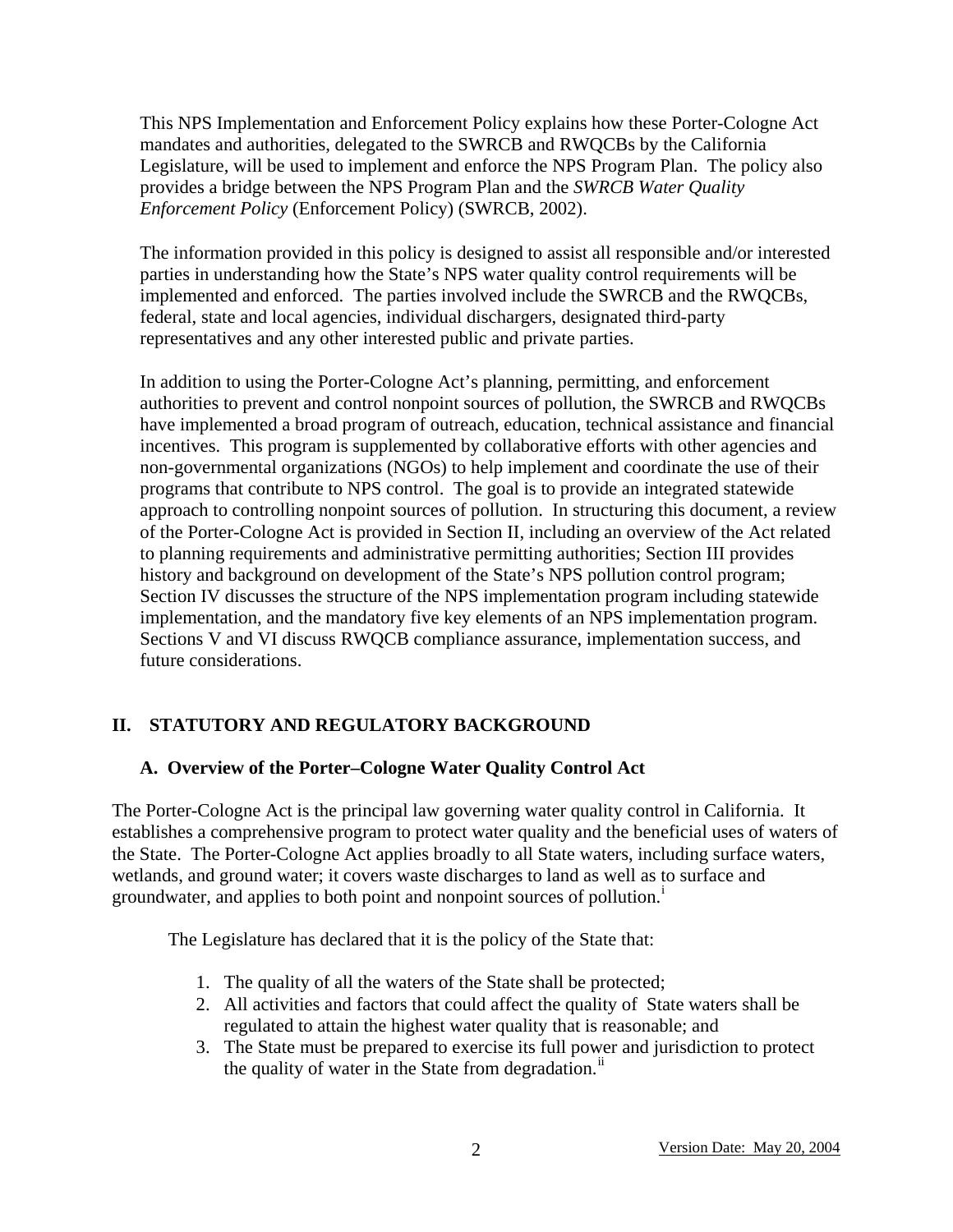The Porter-Cologne Act is administered regionally, within a framework of statewide coordination and policy involving both the SWRCB and RWQCBs.<sup>[iii](#page-19-2)</sup> The SWRCB adopts State policy for water quality control and statewide water quality control plans in addition to regulations that are binding on the RWQCBs. The RWQCBs each govern one of the nine hydrologic regions into which California is divided, adopting regional water quality control plans (basin plans) for their respective regions.<sup>iv</sup> Basin plans are reviewed and updated on a triennial basis. The SWRCB must approve basin plans, or any amendments thereto, before they become effecti[v](#page-19-4)e. $\frac{v}{v}$  Statewide plans adopted by the SWRCB supersede any RWQCB-adopted plans to the extent of any conflict. The RWQCBs also issue permits and waivers to implement basin plan water quality requirements and, when necessary, take enforcement actions. $\overline{v}$ <sup>1</sup> The SWRCB adopts statewide general permits.<sup>vii</sup> The SWRCB also reviews RWQCB decisions on petitions for review.<sup>viii</sup> The primary point of contact for dischargers and other interested parties to receive information regarding the laws, regulations and programs related to NPS pollution control is at the regional level.

### **B. Porter-Cologne Act Water Quality Control Act Planning Requirements**

Planning authority under the Porter-Cologne Act extends to any activity or factor that may affect water quality.<sup>ix</sup> For example, factors that affect water quality include not only waste discharges, but also saline intrusion, reduction of waste assimilative capacity caused by reduction in water quantity, hydrogeologic modifications, watershed management projects, and land use. $^x$  $^x$ 

Water quality control plans designate beneficial uses of water, establish water quality objectives to protect those uses, and provide a program to implement the objectives. $x_i$ The beneficial use designations and water quality objectives, together with the State's antidegradation policy, $\frac{x}{x}$  constitute water quality standards for purposes of the CWA.<sup>[xii](#page-19-11)i</sup> The water quality control plan implementation programs are required to describe the nature of actions that are necessary to meet water quality objectives, including recommendations for action by both private and public entities.<sup>[xiv](#page-19-13)</sup> Implementation programs also must include a time schedule and describe proposed monitoring activities to assess compliance with water quality objectives.<sup>[xv](#page-19-14)</sup>

### **C. The Porter-Cologne Water Quality Control Act and Waste Discharge Regulation**

The Porter-Cologne Act provides that "All discharges of waste into the waters of the State are privileges, not rights."<sup>xvi</sup> Furthermore, all dischargers are subject to regulation under the Porter-Cologne Act including both point and NPS dischargers. $\frac{xvii}{}$  In obligating the SWRCB and RWQCBs to address all discharges of waste that can affect water quality, including nonpoint sources, the legislature provided the SWRCB and RWQCBs with administrative permitting authority in the form of administrative tools (waste discharge requirements [WDRs], waivers of WDRs, and basin plan prohibitions) to address ongoing and proposed waste discharges. Hence, all current and proposed NPS discharges must be regulated under WDRs, waivers of WDRs, or a basin plan prohibition, or some combination of these administrative tools.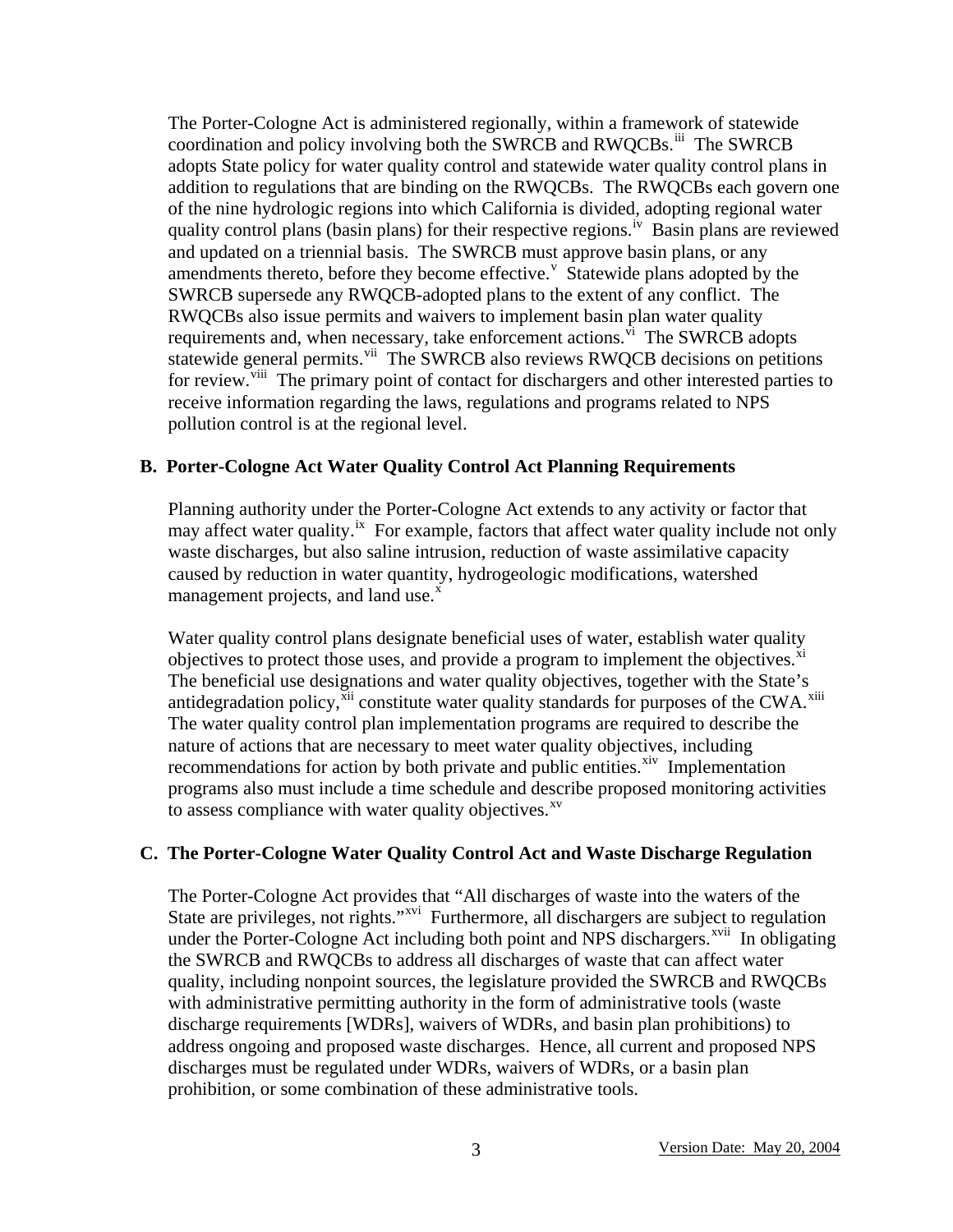The SWRCB and RWQCBs use their permitting authorities to implement the requirements of applicable State policies and state and regional water quality control plans. Permits take into consideration the beneficial uses to be protected, the water quality objectives reasonably required for that purpose, other wast[e](#page-19-17) discharges, the need to prevent nuisance, and the provisions of CWC section  $13241$ <sup>xviii</sup>

With the exception of persons discharging into community sewer systems, any person discharging or proposing to discharge waste that could affect water quality must file a report of waste discharge (RoWD) with the appropriate RWQCB, unless the RWQCB waives the filing.<sup>xix</sup> A RoWD also is required if a discharger proposes a material change in the character, volume, or location of a discharge.<sup>xx</sup> The RWQCB must then determine the appropriate action to take, either issuing WDRs to the discharger, or conditionally waiving the requirements.<sup>[xxi](#page-19-20)</sup> WDRs can prohibit the discharge of waste or certain types of waste, either under specific conditions or in specified areas. As an alternative, the RWQCB may prohibit the discharge of waste or certain types of waste in a water quality control plan.<sup>[xxii](#page-19-21)</sup>

Because a RWQCB may choose to use the basin planning process to adopt some of these administrative approaches, there is some overlap between the planning and administrative processes. A categorical waiver of waste discharge requirements, for instance, could be adopted as a RWQCB basin plan amendment. The SWRCB and RWQCBs have broad discretion in how they use the administrative tools provided by the Porter-Cologne Act.

#### **1. Waste Discharge Requirements**

The RWQCBs have primary responsibility for issuing WDRs. The RWQCBs may issue individual WDRs to cover individual discharges or general WDRs to cover a category of discharges.<sup>xxiii</sup> WDRs may include effluent limitations or other requirements that are designed to implement applicable water quality control plans, including designated beneficial uses and the water quality objectives established to protect those uses and prevent the creation of nuisance conditions. As in a basin plan prohibition, a WDR may specify certain conditions under which, or areas where, the discharge of waste or certain types of waste will not be permitted. Dischargers operating under a WDR must submit an annual fee to the appropriate RWQCB to cover administrative costs. The fee schedule is determined by the SWRCB, based upon factors such as total flow, volume, number of animals or area involved, etc. These fees help provide the SWRCB and the RWQCBs with resources to administer the WDR program.

The SWRCB also can issue general WDRs under specific conditions.<sup>[xxiv](#page-19-23)</sup> Violations of WDRs may be addressed, for example, by issuing Cleanup and Abatement Orders (CAOs) or Cease and Desist Orders (CDOs), assessing administrative civil liability or seeking imposition of judicial civil liability or judicial injunctive relief.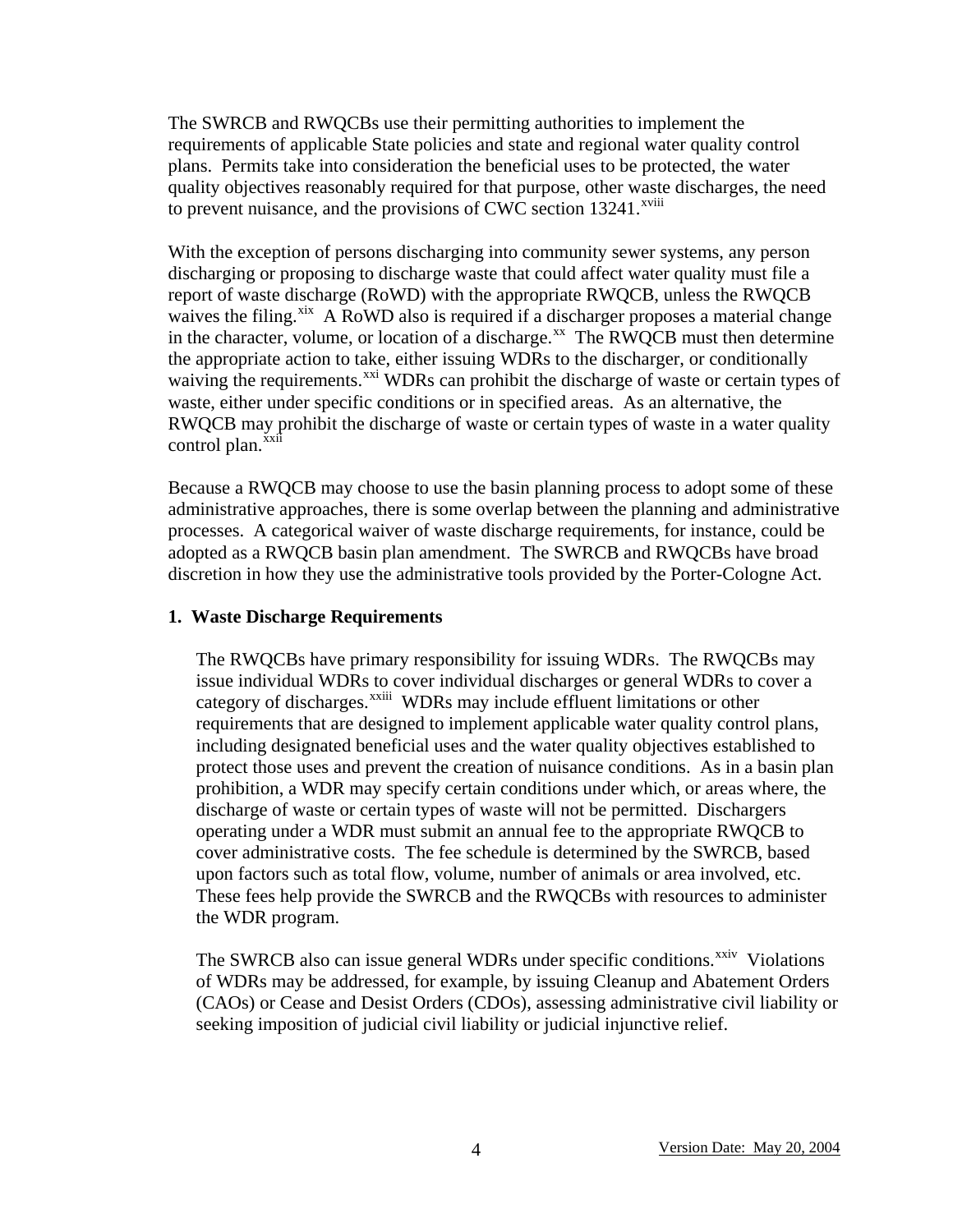#### **2. Waivers of Waste Discharge Requirements**

The requirements for a discharger to submit a RoWD or for a RWQCB to issue WDRs may be waived by the RWQCB or SWRCB for a specific discharge or a specific type of discharge if the SWRCB or RWQCB determines, after a public meeting, that the waiver is consistent with any applicable State or regional water quality control plan and is in the public interest. $\frac{x}{x}$  All waivers are conditional and may be terminated at any time. Except for waivers for discharges that the SWRCB or a RWQCB determines do not pose a significant threat to water quality, waiver conditions must include, but need not be limited to, individual, group or watershedbased monitoring.<sup>[xxvi](#page-19-25)</sup> Waivers may not exceed five years in duration, but may be renewed. Prior to renewing a waiver, the SWRCB or RWQCB must determine whether the discharge in question should be subject to general or individual WDRs.

CWC section 13269(e) provides that "the regional boards and the state board shall require compliance with the conditions pursuant to which waivers are granted…." Therefore, even where the RWQCBs decide to waive the requirement to submit a RoWD for general WDRs, the RWQCBs are encouraged to have an enrollment process for coverage under the waiver of WDRs so that the RWQCBs can identify the dischargers who are required to comply with the general waiver of WDRs. Although the RWQCBs retain their prosecutorial discretion to decide how to ensure compliance with their conditional waivers, the language of section 13269(e), makes it clear that the legislature intends that the RWQCBs allocate some of their resources to ensuring that dischargers are in compliance. Following SWRCB adoption of a fee schedule, RWQCBs are authorized to colle[c](#page-19-26)t annual administrative fees to establish and implement waivers of WDRs.<sup>xxvii</sup>

There are many different ways for the RWQCBs to ensure compliance. In the event of noncompliance, a RWQCB could rescind a waiver, or terminate its applicability to individual dischargers, and issue WDRs in its place. If the waiver leaves significant discretion with the discharger to determine how to comply with the waiver's conditions, the RWQCB could adopt a new waiver that is more directive in terms of the actions that the dischargers must take in order to comply with the waiver. In order to be enforceable, waiver conditions should be clearly specified.

Potential enforcement actions include issuance of a notice of violation (NOV), an informal enforcement action which notifies the discharger of the violation of the waiver condition and the reasonably expeditious time within which compliance must be achieved to avoid proposed adoption of WDRs. Other formal enforcement actions that may be taken include CAOs, CDOs, notices to comply (NTC), and time schedule orders.

#### **3. Prohibitions**

Pursuant to CWC section 13243, RWQCBs may prohibit discharges of waste or types of waste either through WDRs or through waste discharge prohibitions specified in a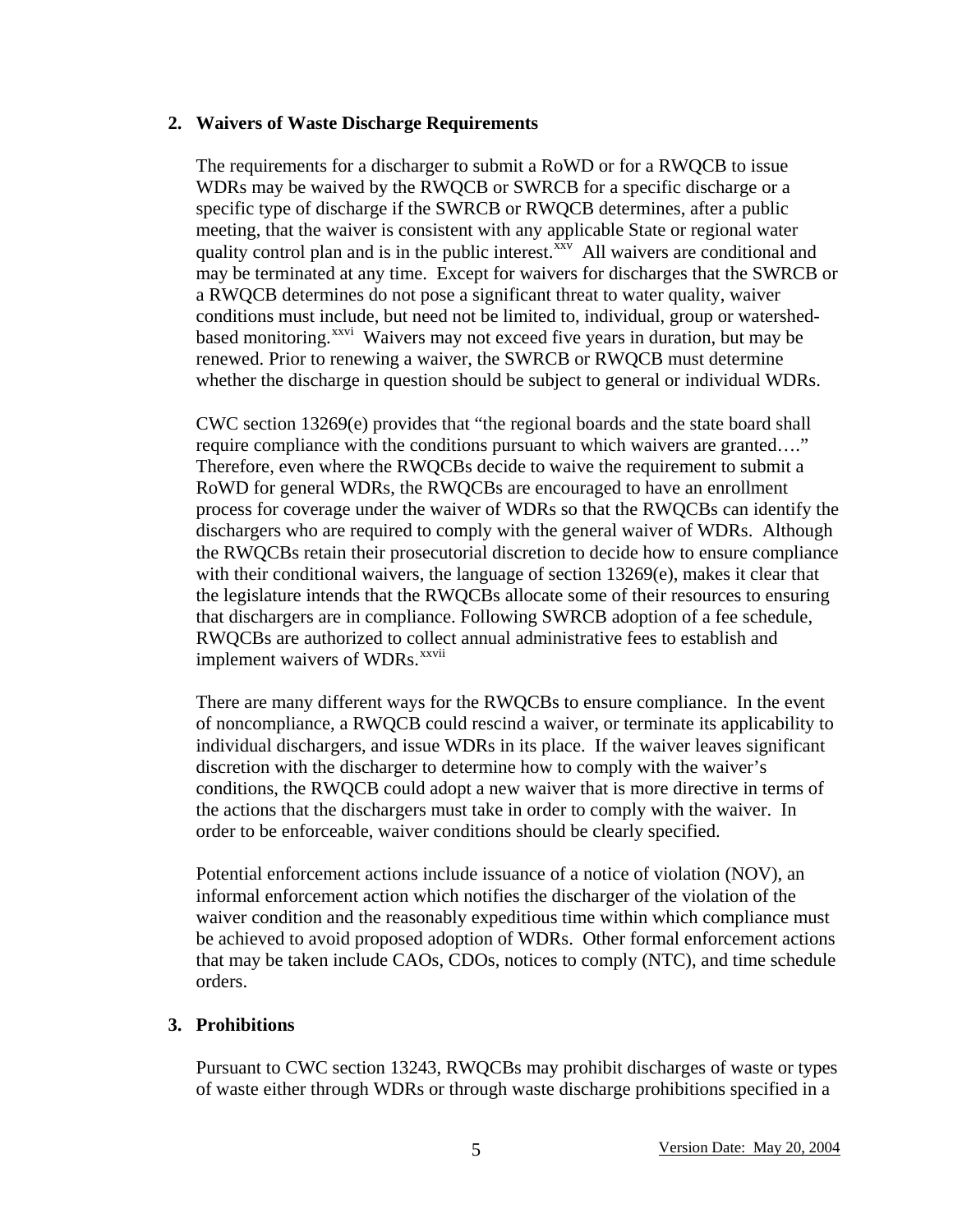basin plan. A RWQCB may amend a basin plan to prohibit a particular discharge or a particular type of discharge or to conditionally prohibit a discharge. A conditional prohibition may include specific conditions under which application or enforcement of the prohibition for a particular discharge or particular type of discharge may be waived. In some cases, RWQCBs may waive application of the prohibition for the planning and permitting period of projects or activities. RWQCBs may also use conditional basin plan prohibitions as the primary administrative tool for implementation programs - for example, in cases where a RWQCB desires to prohibit discharges unless certain procedural or substantive conditions are met. Basin plan prohibitions are extremely useful because, once adopted, they allow a RWQCB to take direct and immediate enforcement action by issuing CAOs or CDOs, or assessing civil liabilities, even in the absence of WDRs. Therefore, they allow RWQCBs to respond in a timely manner where NPS pollution generated by certain activities is creating an emergency or a problem that is not otherwise being remedied in an adequate or timely manner.

#### **D. Porter-Cologne Act Enforcement Options**

Just as the RWQCBs are obligated to address all NPS discharges of waste through one or more of the available administrative tools, they also are obligated to take steps to ensure that their NPS pollution control requirements are met. The SWRCB Enforcement Policy clearly defines the enforcement options available to a RWQCB. These options range from informal NOVs to formal actions defined in the Porter Cologne Act. Formal actions range from NTCs to civil administrative remedies, and can include referrals for criminal penalties. Both the Enforcement Policy and common RWQCB practice recognize the merit of progressive enforcement---that is, initially taking whatever level of enforcement is appropriate, considering the RWQCB workload and the circumstances of the case, and applying increasingly severe remedies where necessary to correct a problem.

#### **III. DEVELOPING THE STATE'S NPS POLLUTION CONTROL PROGRAM**

The State's NPS Program has been developed in conformance with the CWA, CZARA, and the Porter-Cologne Act. The CWA requires the SWRCB to develop and implement an NPS pollution control program and provides funding for this purpose. The NPS Program Plan was the State's response to this requirement, as well as to additional federal requirements for the inclusion of management measures (MMs) consistent with the CZARA *Guidance Specifying Management Measures for Sources of Nonpoint Source Pollution to Coastal Waters* (USEPA, 1993)*.* As described above, the Porter-Cologne Act provides the SWRCB and RWQCBs with the authority and administrative tools to implement the CWA and CZARA requirements.

The Porter-Cologne Act also provides the definition of "waste" that is integral to understanding the SWRCB's and RWQCBs' NPS pollution control authorities and responsibilities. "Waste" is broadly defined to include sewage and "any and all other waste substances, liquid, solid, gaseous, or radioactive, associated with human habitation, or of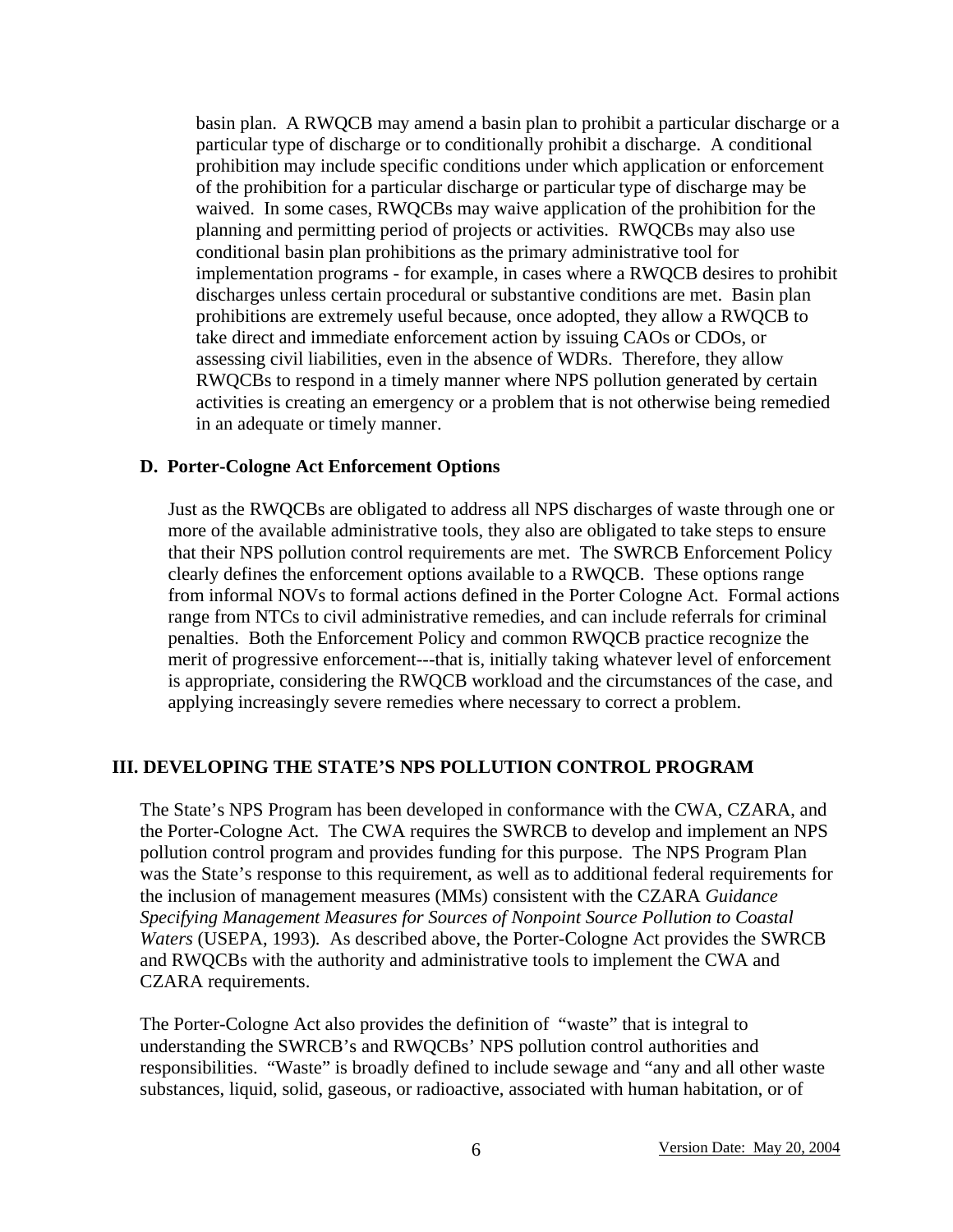human or animal origin, or from any producing, manufacturing, or processing operation". xxviii This definition includes all Attorney General interpretations of the terms "sewage", "industrial waste", and "other wastes" under the Porter-Cologne Act's predecessor legislation.<sup>xxix</sup> The Attorney General has interpreted the latter terms to include wastes from a wide variety of activities. As a result, it is clear that "discharges of waste" are not limited to discharges resulting from waste disposal activities, but also include releases of pollutants as part of other activities, including all nonpoint sources of waste.<sup>[xxx](#page-19-29)</sup>

In the Porter Cologne Act, the term "discharge of waste" includes all discharges, point and nonpoint, including agricultural return flows and storm water discharges. The CWA, however, distinguishes between point and nonpoint sources of pollution. Under the CWA, a point source is identified as a discernible, confined, and discrete conveyance, such as a pipe, ditch, or channel. Irrigated agricultural return flows and agricultural storm water runoff are excluded. Nonpoint pollution sources generally are sources of water pollution that do not meet the definition of a point source as defined by the CWA and the CWA requires the State to control nonpoint sources of pollution.

NPS pollution typically results from contact between pollutants and land runoff, precipitation, atmospheric deposition, drainage, seepage, or hydrologic modification. Consequently, the most successful control of nonpoint sources is achieved by prevention or by minimizing the generation of NPS discharges. Most NPS management programs typically depend, at least in part, upon discharger implementation of management practices (MPs) to control nonpoint sources of pollution. As originally used in the CWA and its implementing regulations, the term "BMP" officially referred only to practices that had been formally adopted by the SWRCB through its continuing planning program. However, informally, prior to adoption of the NPS Program Plan, the term became used generally to refer to any type of practice for NPS control, whether formally approved or not. To prevent further misunderstanding, in this policy, the term "MP" has replaced the formerly used term "BMP" when referencing practices that have not been formally adopted by the SWRCB.

MPs may include, but are not limited to, structural and non-structural (operational) controls. They may be applied before, during and after pollution producing activities to eliminate or reduce the generation of NPS discharges and the introduction of pollutants into receiving waters. Successful MP implementation typically requires: (1) adaptation to site-specific or regional-specific conditions; (2) monitoring to assure that practices are properly applied and are effective in attaining and maintaining water quality standards; (3) immediate mitigation of a problem where the practices are not effective; and (4) improvement of MP implementation or implementation of additional MPs when needed to resolve a deficiency**.**  MP implementation, however, may not be substituted for actual compliance with water quality requirements. The U.S. Court of Appeals for the Ninth Circuit, in *Northwest Indian Cemetery Protective Ass'n v. Peterson*, held that BMPs [MPs] in a certified water quality management plan were not "…standards in and of themselves. Adherence to the BMPs [MPs] does not automatically assure compliance …the federal statute [CWA] contemplates that any activity conducted pursuant to a BMP [MP] can be terminated or modified if the conducted activity resulted in a violation of water quality standards."<sup>[xxxi](#page-19-30)</sup>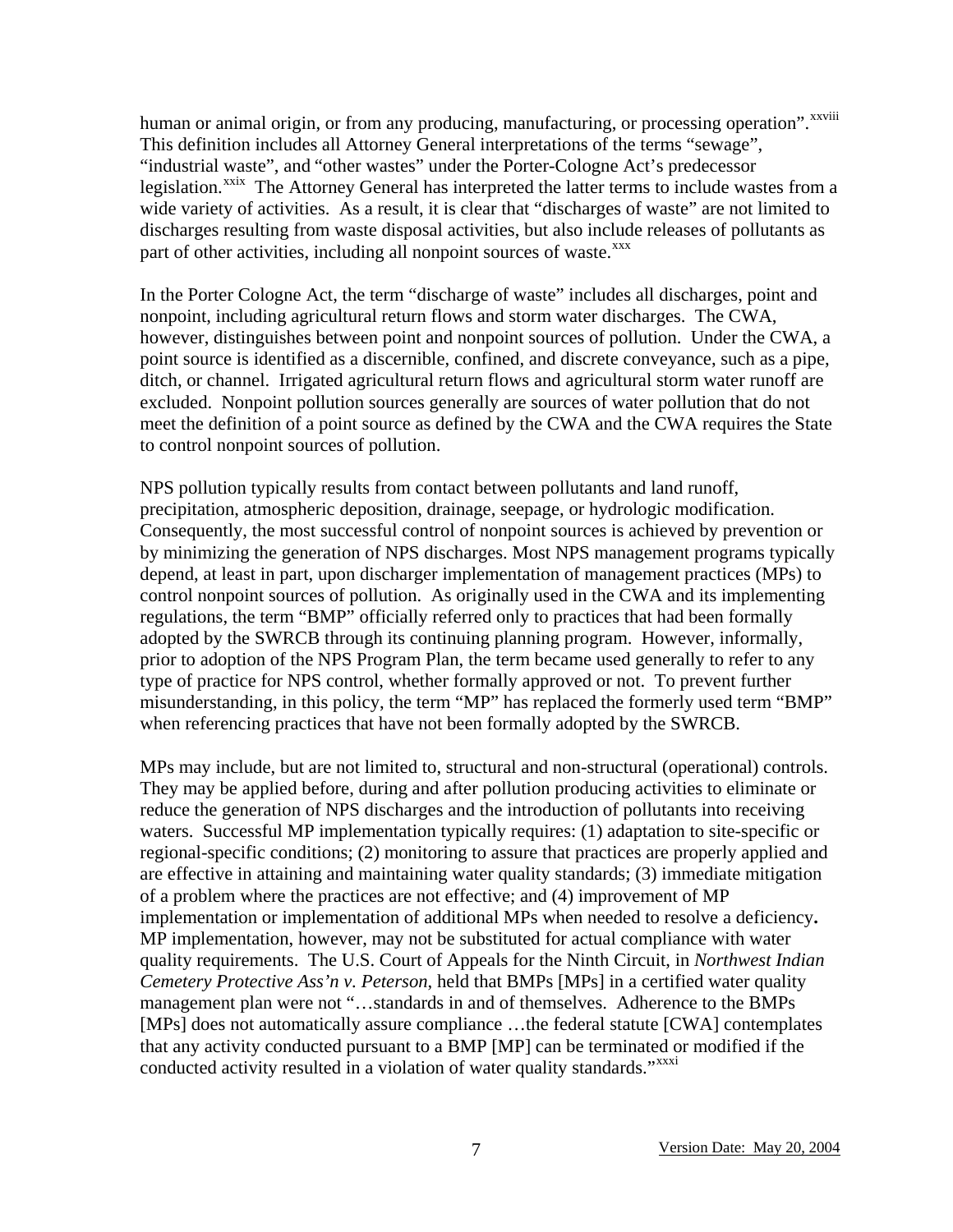There are many programs provided by state and federal agencies, as well as NGOs, to assist dischargers. These programs can help dischargers understand how their operations can cause NPS pollution and help them choose and implement MPs to prevent or control NPS pollution. In addition, many of the programs provide financial as well as technical assistance.

Since the early 1990s, using CWA § 319(h) funds, the SWRCB and RWQCBs have reached out to dischargers with technical and educational information and financial support to assist with MP implementation. Other informal RWQCB programs have encouraged development of watershed groups to facilitate NPS pollution control efforts. Additional technical expertise and/or financial assistance are provided through the grant and loan sources of other state and federal agencies. These include resource conservation districts (RCDs), University of California Cooperative Extension and the Natural Resources Conservation Service. In addition, there are State agencies, other than the SWRCB and RWQCBs, with programs and authorities related to NPS control that help implement the NPS Program Plan by coordinating their programs and activities. Under the leadership of the SWRCB and the California Coastal Commission (CCC), an Interagency Coordinating Committee (IACC) meets regularly to [ac](#page-19-31)tively promote and coordinate inter-agency NPS pollution control activities.<sup>xxxii</sup>

## **IV. STRUCTURING AN NPS POLLUTION CONTROL IMPLEMENTATION PROGRAM TO ACHIEVE WATER QUALITY OBJECTIVES**

An NPS pollution control implementation program is a program developed to comply with SWRCB or RWQCB WDRs, waivers of WDRs, or basin plan prohibitions. Implementation programs for NPS pollution control may be developed by a RWQCB, the SWRCB, an individual discharger or by or for a coalition of dischargers in cooperation with a third-party representative, organization, or government agency. The latter programs are collectively known as "third-party" programs and the third-party role is restricted to entities that are not actual dischargers under RWQCB/SWRCB permitting and enforcement jurisdiction. These may include NGOs, citizen groups, industry groups, including discharger groups, watershed coalitions, government agencies, or any mix of the above. Although a third-party program may be comprised solely of dischargers, the reason it is a third-party program is because the entity that represents the dischargers is not an actual discharger.

#### **A. Challenges of Statewide NPS Pollution Control**

The challenges to implementing statewide prevention and control of NPS pollution discharges are significant. The RWQCBs have primary responsibility for ensuring that appropriate NPS control implementation programs are in place throughout the State. RWQCB responsibilities include, but are not limited to, issuing WDRs or a waiver of WDRs for individual discharges or a category of NPS discharges, or adopting a basin plan amendment that addresses NPS discharges.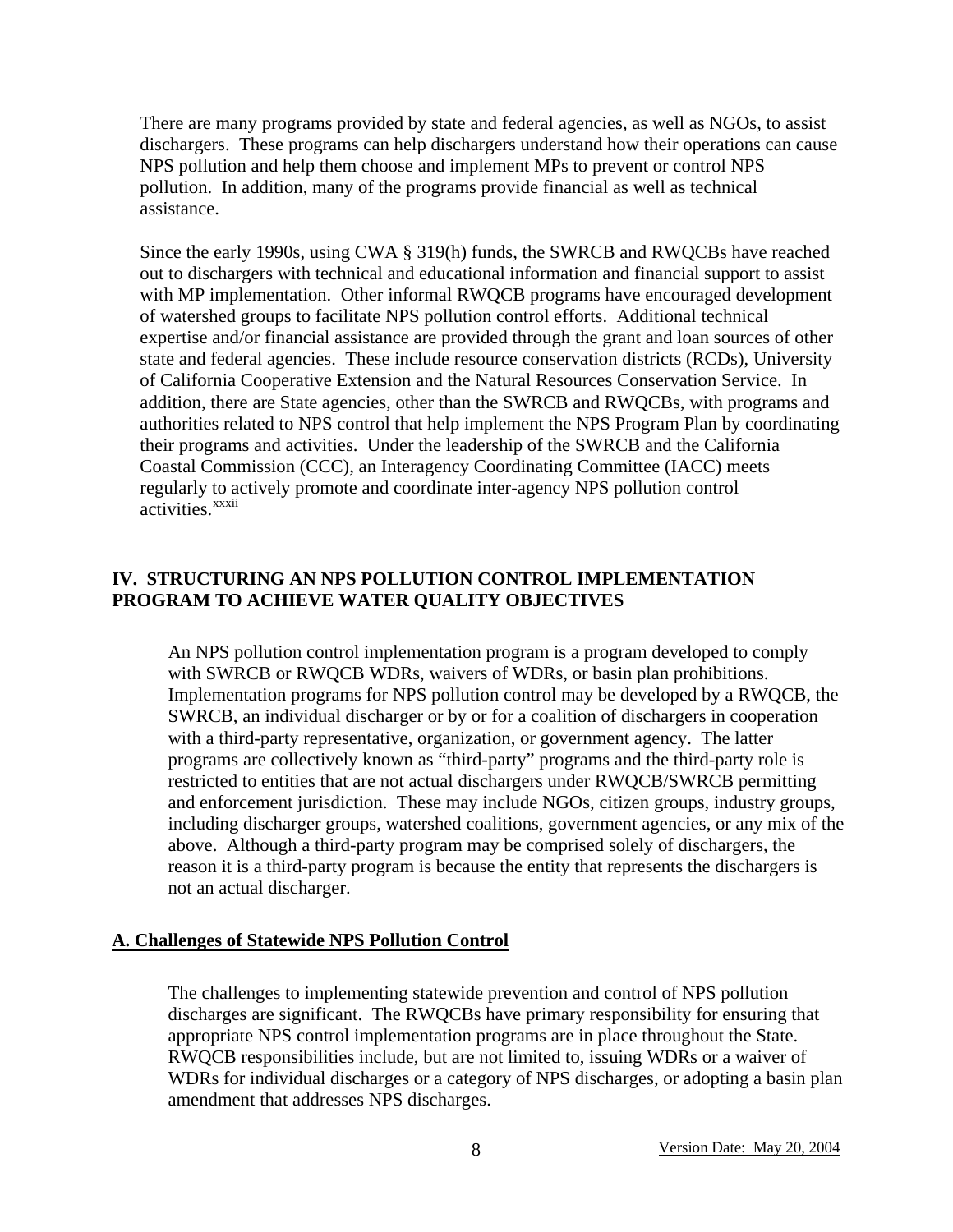Given the extent and diversity of NPS pollution discharges, the RWQCBs need to be as creative and efficient as possible in devising approaches to prevent or control NPS pollution. This policy provides guidelines for development of third-party NPS control programs. A primary advantage of the development of third-party programs is their ability to reach multiple numbers of dischargers who individually may be unknown to the RWQCB.

A RWQCB may use whatever mix of organizational approaches it deems appropriate. Coalitions of dischargers may differentiate themselves in many ways: regionally, subregionally, by watershed, discharge characteristics, discharger community type, or through participation in some other publicly or privately developed program. Though dischargers participate in third-party programs, organizationally, the programs must be managed by someone other than a discharger. For example, there are organizations or entities already involved in NPS management programs. RWQCBs have had experience working with industry groups, both formally and informally, to develop education and self-regulation within a particular industry. Other organizations have become active in NPS pollution prevention and land restoration efforts through CWA §319(h) grants, State bond grants, or the State Revolving Fund loan program. Many of the partnerships formed to take advantage of these financial resources have developed into self-sustaining thirdparty organizations. Some are affiliated with RCDs or have developed as part of the Coordinated Resource Management Planning approach; others are watershed groups or have developed their own organizational structure based on other geographic or industryspecific factors. In some situations, the organizations accomplish their goals through a mix of public and private partnership efforts.

RWQCBs are not required to endorse or approve any specific program or type of program. Each program brought before a RWQCB or SWRCB must be individually judged on its merits. The scale against which it will be measured will assess its potential to result in the implementation of actions to successfully prevent or control discharges of nonpoint sources of pollution. The ultimate goal of any NPS control implementation program must be to protect the beneficial uses of the State's waters.

## **B. Third-Party Programs Administered by State Agencies Other than the SWRCB or RWQCBs**

There are agencies, in addition to the SWRCB and RWQCBs, with the authority to implement programs to meet water quality objectives and protect beneficial uses. Several of these agencies are formally linked to the RWQCBs and SWRCB through memoranda of understanding (MOUs) or management agency agreements (MAAs). MOUs and MAAs are important for NPS regulation because they delineate the roles and responsibilities of individual agencies in the State's efforts to control NPS pollution sources. In all cases, agencies with regulatory power act in accordance with their own authorities and processes.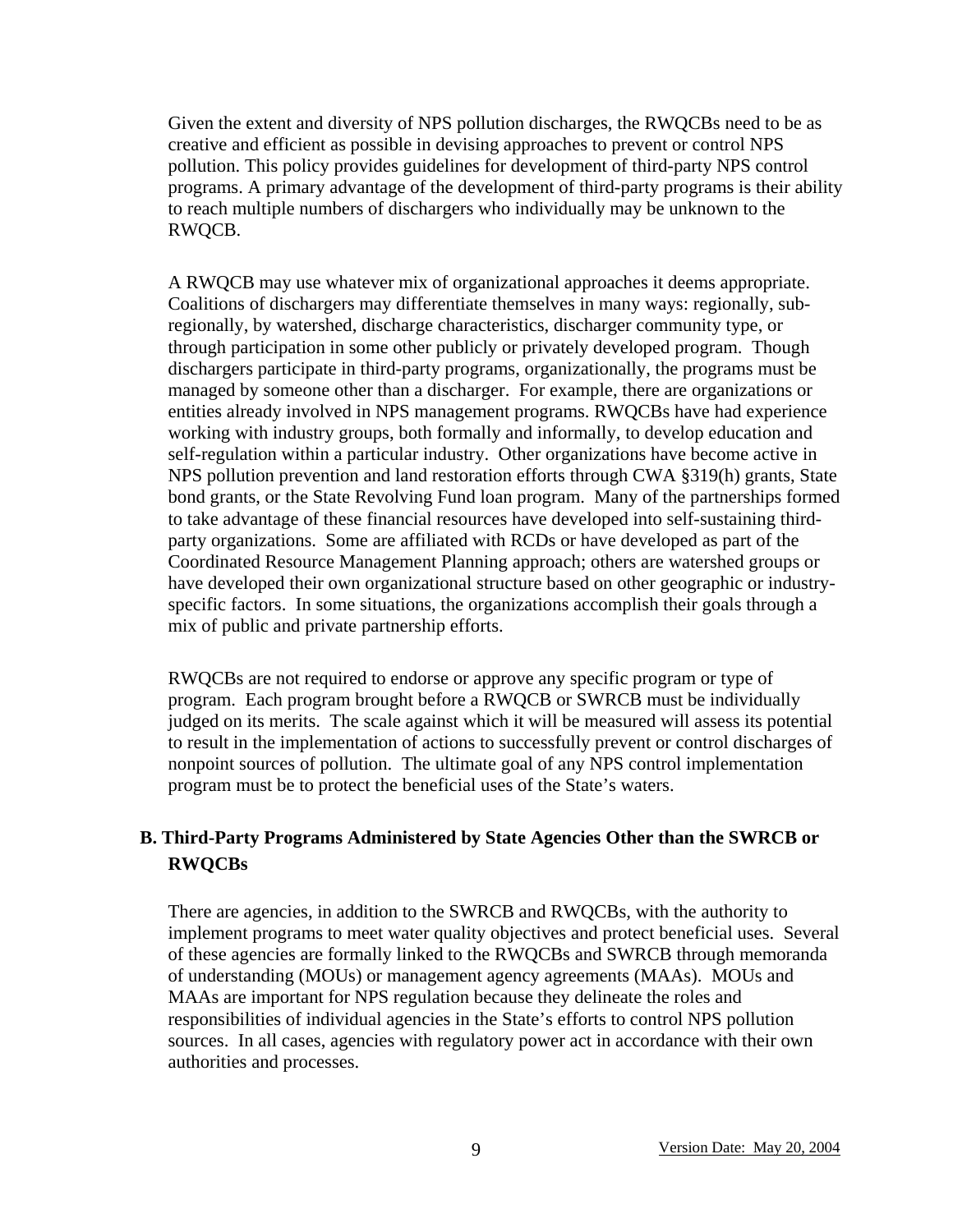There are two general types of MOUs: (1) cooperative agreements made with other agencies or organizations that are able to provide information or technical or financial assistance to further the State's goal of preventing or controlling nonpoint sources of pollution; and (2) cooperative agreements made with land management agencies with authority to control NPS discharges through inclusion of MPs in their land lease agreements.

With an MAA, the SWRCB may designate another agency as a management agency to take the lead in implementing NPS pollution control. The actions taken by these agencies are taken under their own authorities and using their own regulatory processes. The fundamental purpose of the SWRCB/RWQCBs, when using the management agency approach, is to achieve, through the capabilities of a management agency, at least the same degree of control over NPS pollution as could be attained through direct regulation under SWRCB/RWQCB authority, but to do so more efficiently.

The SWRCB and RWQCBs may not delegate their NPS authorities and responsibilities to another agency, and may not indefinitely defer taking necessary action if another agency is not properly addressing a NPS problem. However, where another agency is constructively involved in NPS efforts, the SWRCB and RWQCB should seek to take those efforts into account and, where appropriate, take advantage of these third-party efforts. Not only does this avoid unnecessary duplication of effort, it can leverage the SWRCB's and RWQCBs' limited staffing and financial resources. Another agency's actions pursuant to an MOU or MAA do not fulfill the RWQCBs' obligation to use its administrative tools to address the relevant NPS discharges. However, another agency's actions can serve, for example, as the basis, in part or in whole, for a RWQCB waiver of WDRs for the activities covered in these agreements.

If water quality problems persist, the RWQCBs may not indefinitely defer enforcement action to other agencies. While the RWQCBs cannot directly enforce another agency's requirements against a discharger who is out of compliance, the RWQCB can ask the agency to enforce its own requirements. In addition, a RWQCB can enforce the conditions or requirements contained in the waiver, WDR, or prohibition that addresses the underlying discharge of waste. Consistent with a particular MAA, the lead agency under an MAA may be given an opportunity to achieve compliance before the RWQCBs take necessary action.

The RWQCBs also have developed partnerships with other agencies that are in a position to take quick and decisive enforcement action. The California Department of Fish and Game, for instance, may take action against a problem discharger under its own laws and regulations, working with either the local county district attorney's office or the attorney general's office.

The RWQCBs have broad flexibility and discretion in using their administrative tools to fashion NPS management programs, and are encouraged to be as innovative and creative as possible, and, as appropriate, to build upon Third-Party Programs. The State Board, in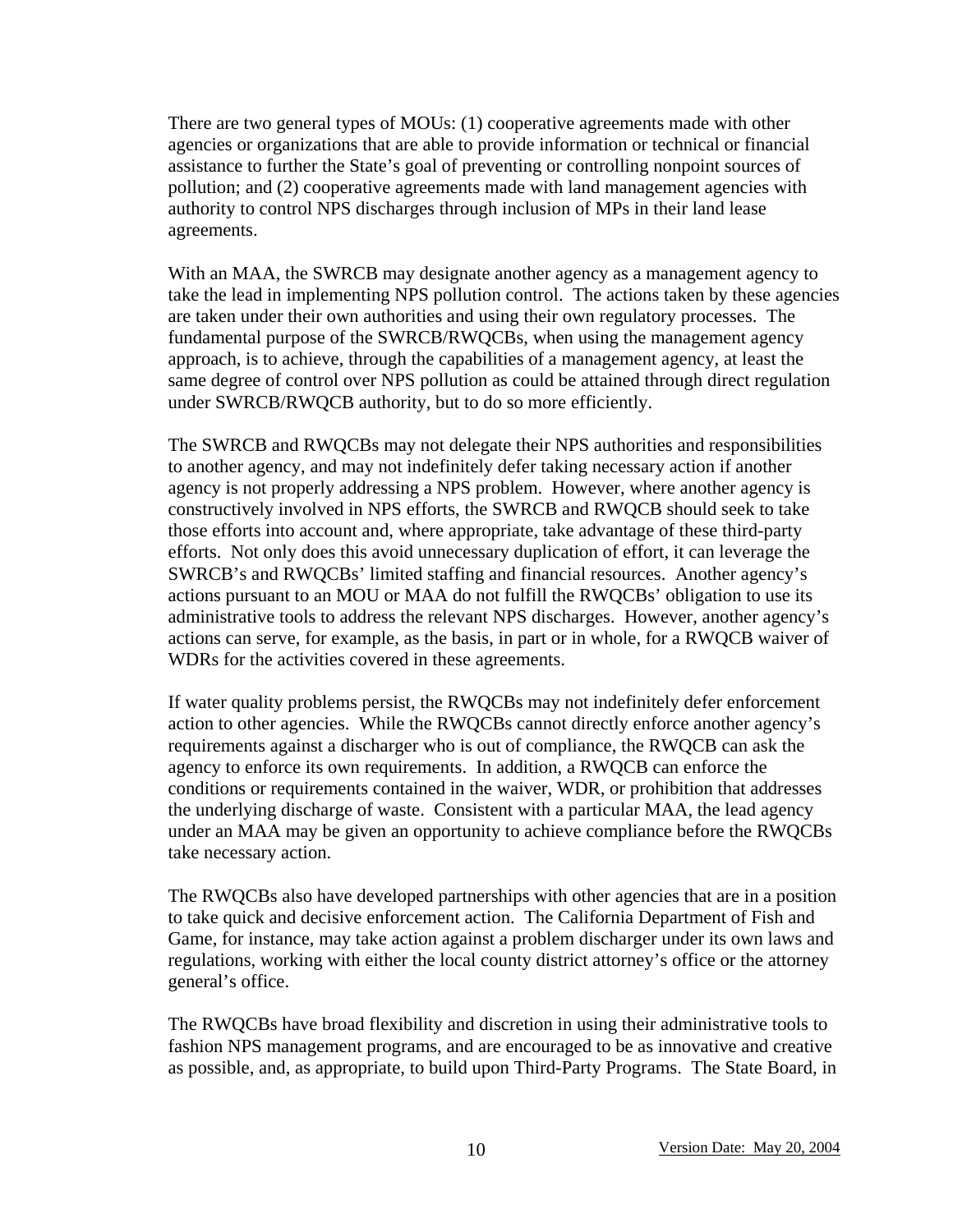turn, is encouraged to establish a program that recognizes and honors successful and outstanding third-party efforts.

### **C. The Key Elements of an NPS Pollution Control Implementation Program**

Before approving or endorsing a specific NPS pollution control implementation program, a RWQCB must determine that there is a high likelihood the implementation program will attain the RWQCB's stated water quality objectives. This includes consideration of the MPs to be used and the process for ensuring their proper implementation, as well as assessment of MP effectiveness. Depending on the program, it also may include other factors such as the level of discharger participation. NPS dischargers have had and will continue to have many opportunities to take advantage of the available technical and financial assistance programs administered through the SWRCB, in addition to the assistance offered by other programs. A first step in the education process offered by these programs often consists of discharger assessment of their lands or operations to determine NPS problems, followed by development of a plan to correct those problems. It is important to recognize that development of a plan is only the first step in developing an implementation program that addresses a discharger's NPS pollution discharges. Implementation of the plan, including any necessary iterative steps to adjust and improve the plan and/or implementation must follow the planning stage.

Prior to developing an NPS control implementation program or recognizing an implementation program developed by dischargers or third-parties as sufficient to meet RWQCB obligations to protect water quality, a RWQCB shall ensure that the program meets the requirements of the five key structural elements described below. While the RWQCBs are free to use the administrative tool(s) that they determine to be most appropriate for a particular implementation program, all implementation programs will have the five structural elements in common. Development of Elements 1 and 2 are the primary responsibility of those who are developing the implementation program. Elements 3 and 4 may require consultation with the appropriate RWQCB. Element 5 shall be developed by the RWQCB

For implementation programs developed by non-regulatory parties, factors such as availability of funding, a demonstrated track record or commitment to NPS control implementation, and a level of organization and group cohesion that facilitates NPS control implementation are among the critical factors that must be taken into account. For regulatory programs, the availability of staff resources to administer the implementation may be a major concern.

NPS control implementation programs shall include the following five key elements:

KEY ELEMENT 1: An NPS control implementation program's ultimate purpose shall be explicitly stated. Implementation programs must, at a minimum, address NPS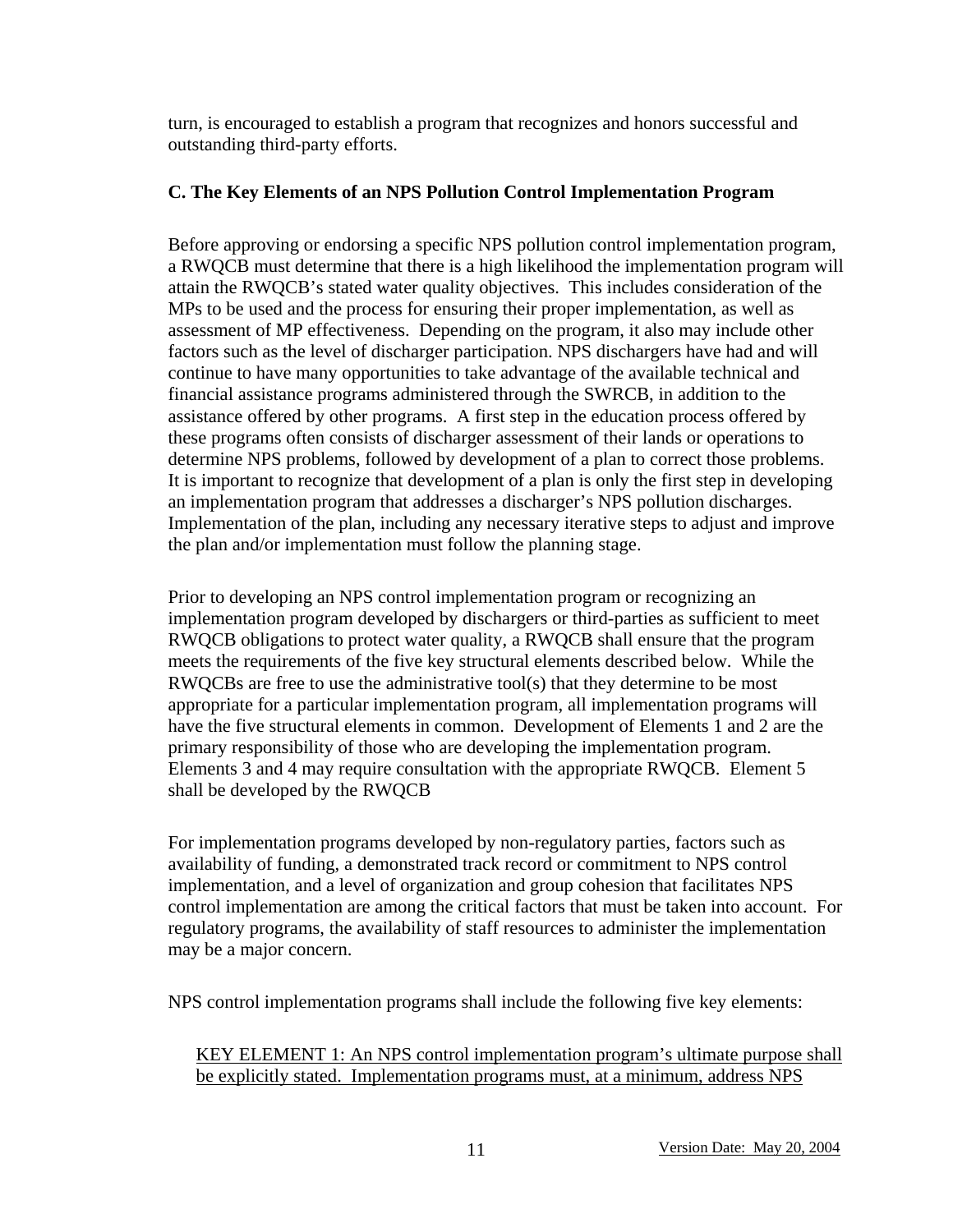pollution in a manner that achieves and maintains water quality objectives and beneficial uses, including any applicable antidegradation requirements.

Existing and potential beneficial uses of the waters of the State are identified through a public process. RWQCBs establish water quality objectives to protect those uses, and a program to implement the objectives. The State also is required to adopt and implement an antidegradation policy designed to protect water quality that is higher than that necessary to protect the designated beneficial uses. For purposes of this policy, the term "water quality requirements" is used to include water quality objectives established to protect beneficial uses and any higher level of water quality needed to comply with the State's antidegradation policy.

An NPS control implementation program must be specific as to the water quality requirements it is designed to meet. For example, if the program relies upon dischargers' use of MPs, there should be a strong correlation between the specific MPs implemented and the relevant water quality requirements. The program also should provide other information as required by the RWQCB, including but not limited to the identification of participant dischargers. The RWQCB must be able to ensure that all the significant sources of the NPS discharges of concern are addressed.

KEY ELEMENT 2: An NPS control implementation program shall include a description of the MPs and other program elements that are expected to be implemented to ensure attainment of the implementation program's stated purpose(s), the process to be used to select or develop MPs, and the process to be used to ensure and verify proper MP implementation.

A RWQCB must be able to determine that there is a high likelihood that the program will attain water quality requirements. This will include consideration of the MPs to be used and the process for ensuring their proper implementation. It also will include other factors such as the level of discharger participation and the effectiveness of the MPs implemented.

MPs must be tailored to a specific site and circumstances, and justification for the use of a particular category or type of MP must show that the MP has been successfully used in comparable circumstances. If an MP has not previously been used, documentation to substantiate its efficacy must be provided by the discharger. A RWQCB must be convinced there is a high likelihood the MP will be successful. A schedule assuring MP implementation and assessment, as well as adaptive management provisions must be provided. We recognize that in the earlier stages of some pollution control programs, water quality changes may not be immediately apparent, even with the implementation of pollution control actions. Although MP implementation never may be a substitute for meeting water quality requirements, MP implementation assessment may, in some cases, be used to measure nonpoint source control progress.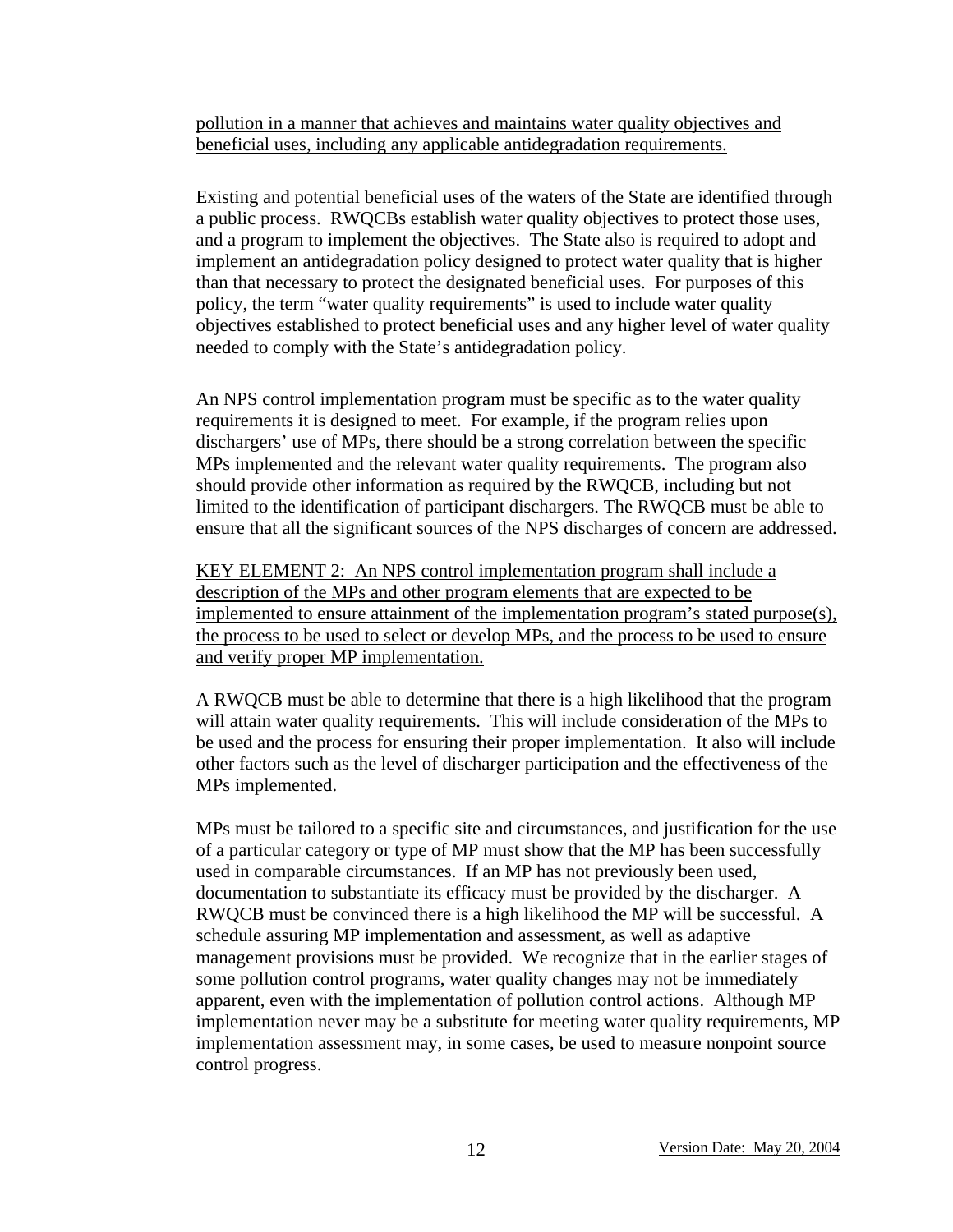KEY ELEMENT 3: Where a RWQCB determines it is necessary to allow time to achieve water quality requirements, the NPS control implementation program shall include a specific time schedule, and corresponding quantifiable milestones designed to measure progress toward reaching the specified requirements.

The Porter-Cologne Act (CWC §13242[b] and § 13263[c]), the NPS Program Plan, and the NPS Implementation and Enforcement Policy recognize that there are instances where it will take time to achieve water quality requirements. The effort may involve all or some of various processes, including: identification of measurable long term and interim water quality goals; a timeline for achieving these goals; identification and implementation of pollution control MPs; provision for maintenance of the implementation actions; provision for additional actions if initial actions are inadequate; and, in the case of third-party organizations, identification of a responsible third-party to lead the efforts.

In considering approval of specific interim goals and the time necessary to achieve those goals, a RWQCB may consider such factors as the necessity of providing for significant capital outlays for MP implementation, the presence of a severely degraded waterbody, and whether or not an NPS control implementation program is a component of a larger TMDL implementation program. The time schedule may not be longer than that which is reasonably necessary to achieve an NPS implementation program's water quality objectives. Preliminary development of the time schedule shall be undertaken by the party responsible for developing the NPS control implementation program. The RWQCB may amend and must approve the time schedule. If the RWQCB later determines that additional time is necessary to complete the program, it may make further amendments to the time schedule or issue an enforcement order that contains a compliance schedule.

KEY ELEMENT 4**:** An NPS control implementation program shall include sufficient feedback mechanisms so that the RWQCB, dischargers, and the public can determine whether the program is achieving its stated purpose(s), or whether additional or different MPs or other actions are required.

Verification measures to determine whether an NPS control implementation program is meeting its stated purpose is a key element of all NPS control implementation programs. In addition to verification of proper MP implementation (Key Element 2), feedback mechanisms are needed to clearly indicate whether and when additional or different MPs or MP implementation measures must be used, or other actions taken. Designing the appropriate types and frequency of verification and feedback measures (e.g. reporting, inspection, monitoring, etc.) is an integral part of implementation program development and success.

In all cases the NPS control implementation program should describe the measures, protocols, and associated frequencies that will be used to verify the degree to which the MPs are being properly implemented and are achieving the program's objectives, and/or to provide feedback for use in adaptive management. These efforts are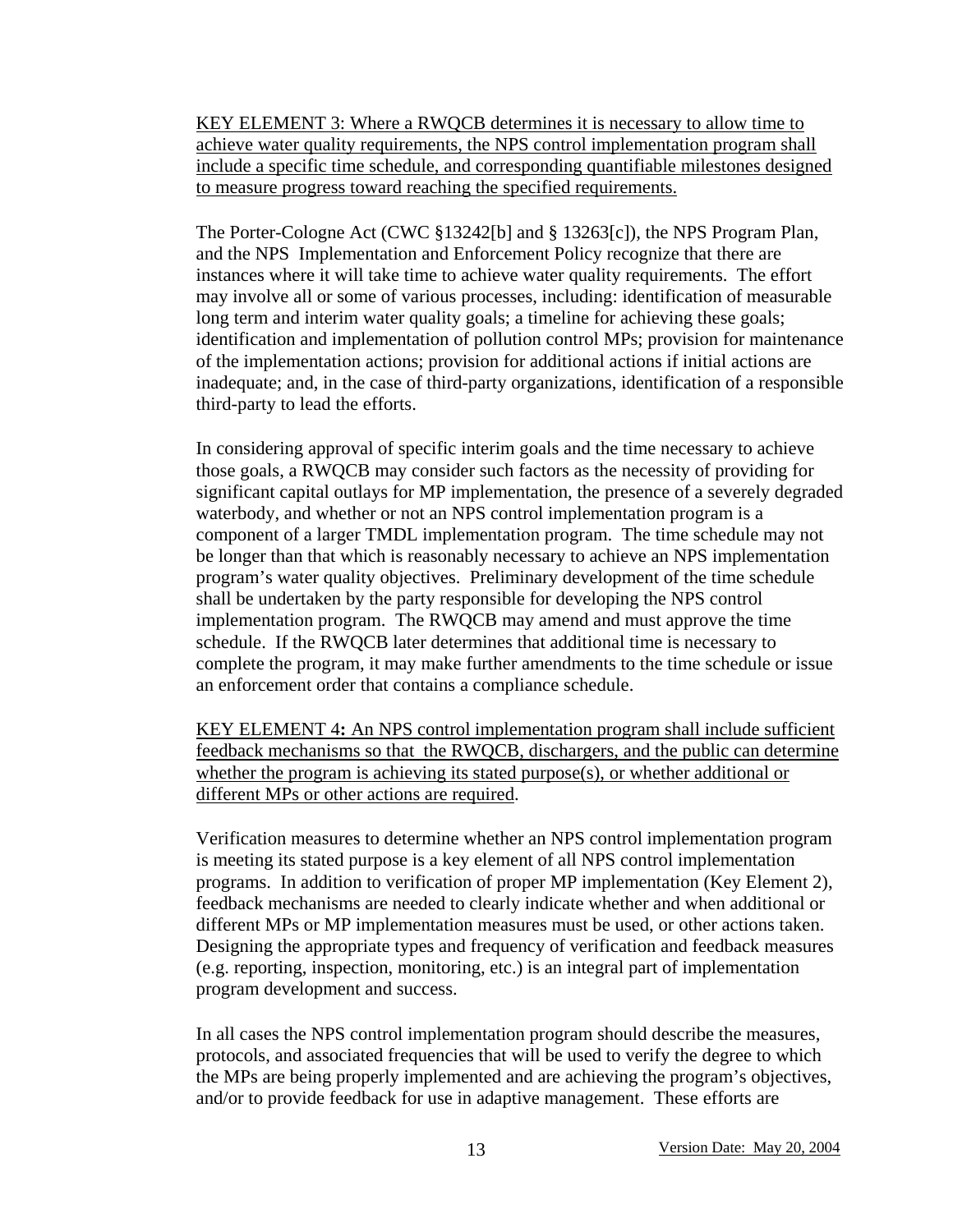necessary to determine whether the program is on time and on track in achieving its goals.

Depending on the water quality problem, the cause, the beneficial uses at risk, and the purpose for which the monitoring will be used (e.g. adaptive management or regulatory purposes) the appropriate type(s) of monitoring should be used. Some monitoring approaches include photo monitoring; assessing residual dry matter on rangelands; various indicators of healthy instream habitat; riparian and wetland habitat structure, density and cover; and bioassessment. Some programs may involve collecting and reporting ambient water quality monitoring data. Those programs should be consistent with the SWRCB Surface Water Ambient Monitoring Program (SWAMP) Data Quality Management Plan (DQM), which provides for more than one level of data quality. The DQM approach to data quality recognizes that the rigor needed to monitor for regulatory purposes may not be necessary for other purposes. Consequently, the SWAMP DQM provides data quality and reporting objectives for both regulatory and screening studies. Regardless of which approach is used, all monitoring programs should be reproducible, provide a permanent/documented record and be available to the public.

KEY ELEMENT 5**:** Each RWQCB shall make clear, in advance, the potential consequences for failure to achieve an NPS control implementation program's stated purposes.

A RWQCB action to approve or endorse an NPS control implementation program shall contain a general description of the course of action or actions to be taken if verification/feedback mechanisms indicate or demonstrate that the program is failing to achieve its stated objectives. Although not binding on the RWQCB, this element should be written with the objective of creating clear expectations and reinforcing the obligations that dischargers, third parties, and other agencies, in addition to the RWQCBs, have accepted in agreeing to implement an NPS control implementation program. This element also has the advantage of requiring the examination of proposed programs with respect to options for enforcement should the program not proceed as well as expected.

Clear expectations regarding potential RWQCB responses to inadequate or ineffective programs, including but not limited to adopting a revised program or the taking of an enforcement action, provides dischargers and the public with greater certainty regarding the process. RWQCB options will vary significantly, depending on the structure of the program. (e.g., which administrative tool or tools are being utilized, whether third-party regulatory or land use agencies, or private entities are coordinating the dischargers' efforts, etc.) While not all programs need be directly enforceable, any enforcement limitations that might be encountered should be well understood by the RWQCB prior to approving or endorsing an NPS control implementation program.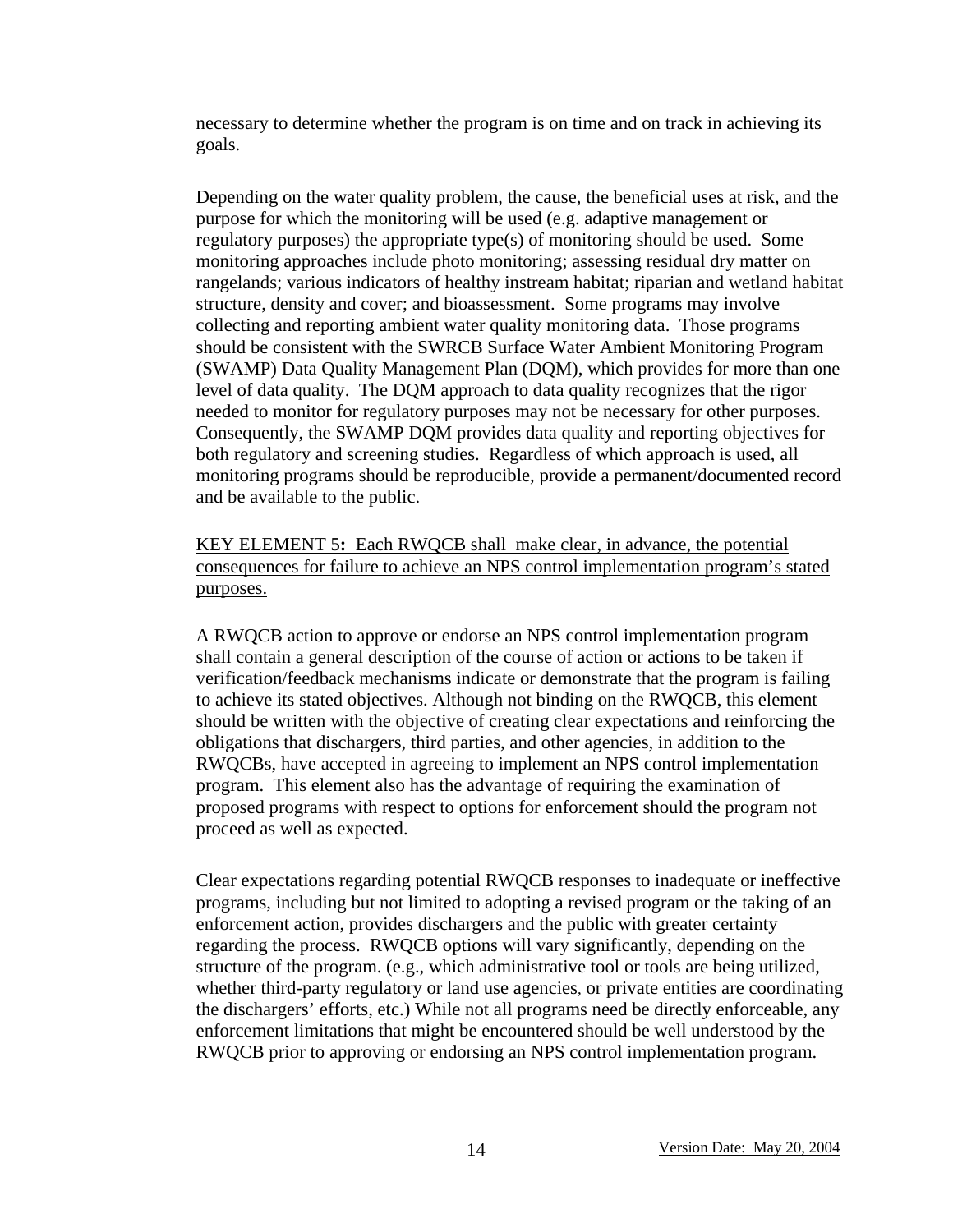In cases of individual noncompliance, selective enforcement actions may be taken. In cases of third-party noncompliance, an effort to revise the third-party program is an alternative. Generally, prior to initiating major revisions to a program, informal contact with dischargers, group representatives, or other third parties, if any, will be attempted in order to redirect unsuccessful efforts. However, although the direction and efforts of a particular third-party program are being undertaken as a group effort, with group designated or accepted leadership, if the group or third-party fails to follow through on their commitments, any RWQCB enforcement action taken will be against individual dischargers, not the third-party.

#### **V. RWQCB Compliance Assurance**

Typically, the RWQCBs have regulated individual dischargers, rather than groups of dischargers who are represented by or coordinated through third parties. Individual dischargers, including both landowners and operators, continue to bear ultimate responsibility for complying with a RWQCB's water quality requirements and orders. Generally, under the Porter-Cologne Act, the RWQCBs cannot take enforcement actions directly against non-discharger third parties. As part of the fifth element described above, the RWQCBs will need to explain how significant non-compliance can be addressed in Third-Party Programs. This explanation should include information as to the criteria for measuring program success, what constitutes failure, and the actions that may be taken in response to failure. Individual dischargers need to be informed as to what individual discharger actions or inactions will lead to individual enforcement. This explanation is necessary so that participating dischargers understand the ramifications of non-compliance, even if that noncompliance is by a third party they have selected as their representative. Options short of individual enforcement actions could include RWQCB actions such as changing a program to remove some autonomy, or developing sequential enforcement phases related to triggering events built into the program. Ultimately, the ineffectiveness of a group through which a discharger participates in NPS control efforts cannot be used as an excuse for lack of individual discharger compliance.

The SWRCB Enforcement Policy clearly defines the enforcement options available to a RWQCB. Both the Enforcement Policy and common RWQCB practice also recognize the merit of progressive enforcement. With progressive enforcement, a RWQCB implements enforcement through an "...escalating series of actions that allows for the efficient and effective use of enforcement resources to: (1) assist cooperative dischargers in achieving compliance; (2) compel compliance for repeat violations and recalcitrant violators; and (3) provide a disincentive for noncompliance."

### **VI. IMPLEMENTATION SUCCESS AND FUTURE CONSIDERATIONS**

This policy provides a template for NPS pollution control in California. However, the ability of the SWRCB and RWQCB to aggressively implement and enforce the State's NPS Program in a reasonable timeframe is directly linked to the resources available—both staff and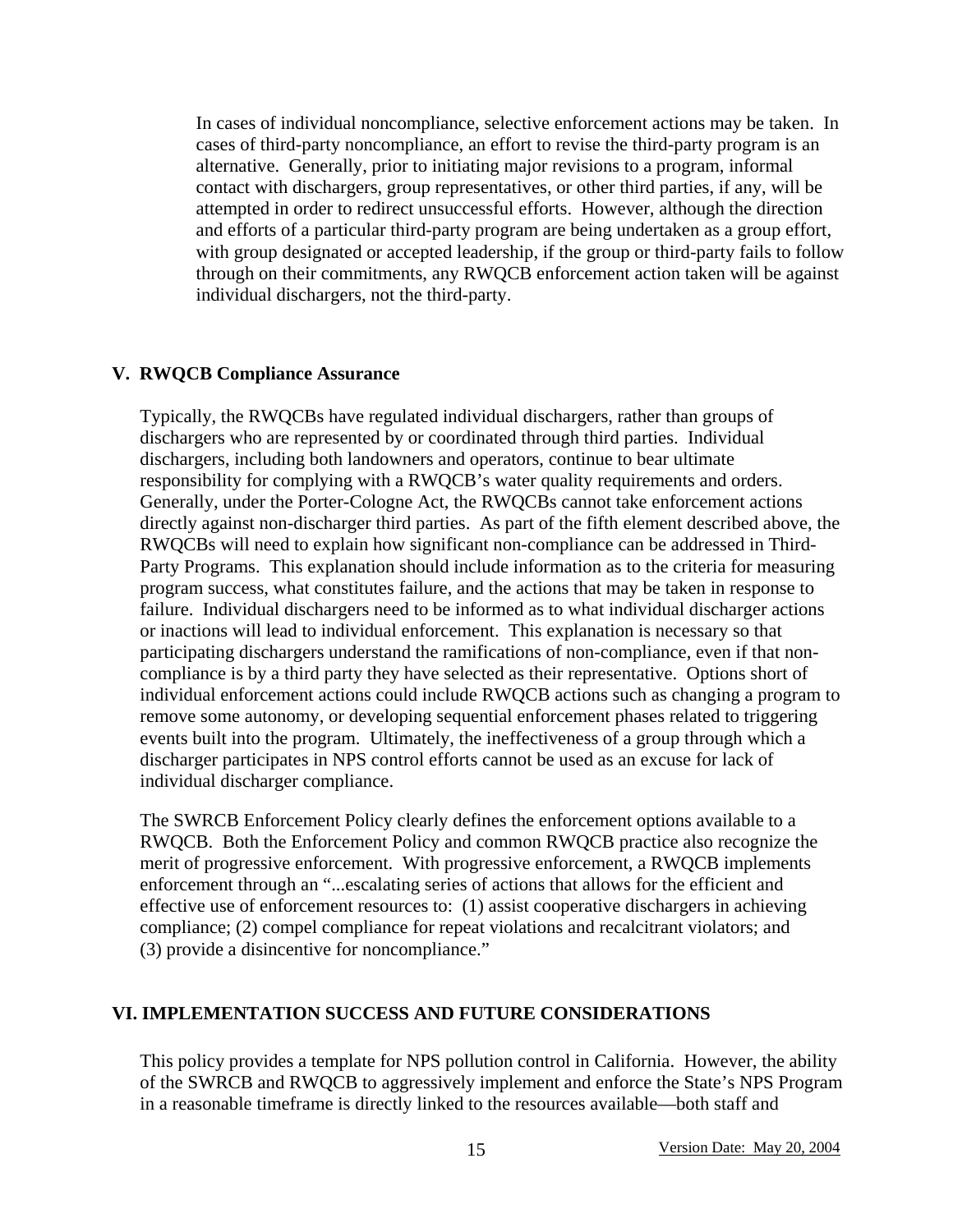budget—to carry out the program. The SWRCB recognizes that it needs to provide strong support for the RWQCBs' efforts through available technical and financial oversight and assistance. Statewide, a diverse array of parties participate in various ways to implement NPS pollution control measures. However, in most situations, the primary participants are the RWQCBs and NPS dischargers. The RWQCBs are expected to develop their own priorities and schedules for addressing the specific types of NPS pollution present within their regions. Successful implementation of the NPS Program largely depends on two factors: the ability of the RWQCBs to use their administrative authorities and limited resources in creative and efficient ways, and the willingness of dischargers to implement MPs and other strategies that effectively prevent or control NPS discharges. To help accomplish this goal, dischargers are urged to take advantage of the many technical and financial assistance programs available to assist them. These are described earlier in this document.

Current land use management practices that have resulted in NPS pollution have a long and complicated physical, economic and political history. In addition to the need for resources, forging a new history of pollution control will take time and commitment, as well as a willingness to examine the use of practices that have resulted in current NPS pollution discharges and the barriers to change. Therefore, it is expected that it will take a significant amount of time for the RWQCBs to approve or endorse NPS control implementation programs throughout their regions, and even longer for those programs to achieve their objectives.

A rigorous dedication to periodic evaluation of all aspects of the program and an adaptive management approach will facilitate the road to success. Statewide implementation of the NPS program is predicated not only on individual NPS discharger actions to adopt and adapt alternative MPs, but upon the development and adaptation of self-determined management structures that encourage and support these changes. Much is known about the MPs that most effectively prevent and control polluted runoff. Less is understood about the alternative alliances and management structures - the third-party programs - that most efficiently and effectively will result in the watershed or industry-wide actions needed to control NPS pollution statewide. In addition to the public and private financial resources dedicated to this purpose, this effort will require a conscious willingness to experiment, evaluate and adapt management approaches that will support and bring us closer to our ultimate goal - controlling NPS pollution to protect the quality of waters of the State in accordance with the mandates of the Porter-Cologne Act.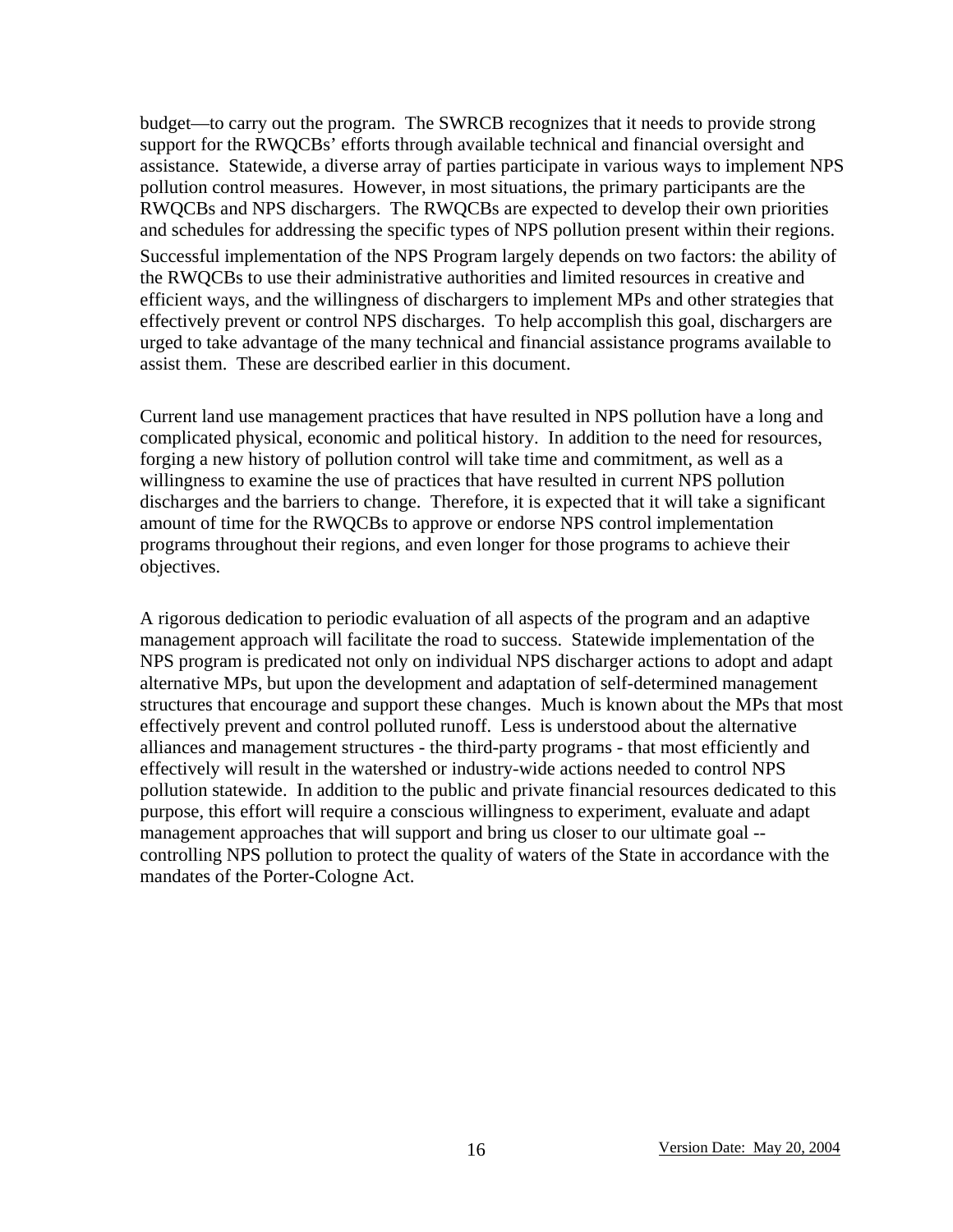#### **REFERENCES**

SWRCB, 1988. Nonpoint Source Management Plan. State Water Resources Control Board, Division of Water Quality, Sacramento, CA. November 1988.

SWRCB, 1999. Plan for California's Nonpoint Source Pollution Control Program. Division of Water Quality, Sacramento, CA. December 1999.

SWRCB, 2002. Water Quality Enforcement Policy. Office of Statewide Initiatives, Sacramento, CA. February 2002.

USEPA, 1993. Guidance Specifying Management Measures for Sources of Nonpoint Source Pollution in Coastal Waters. January 1993.